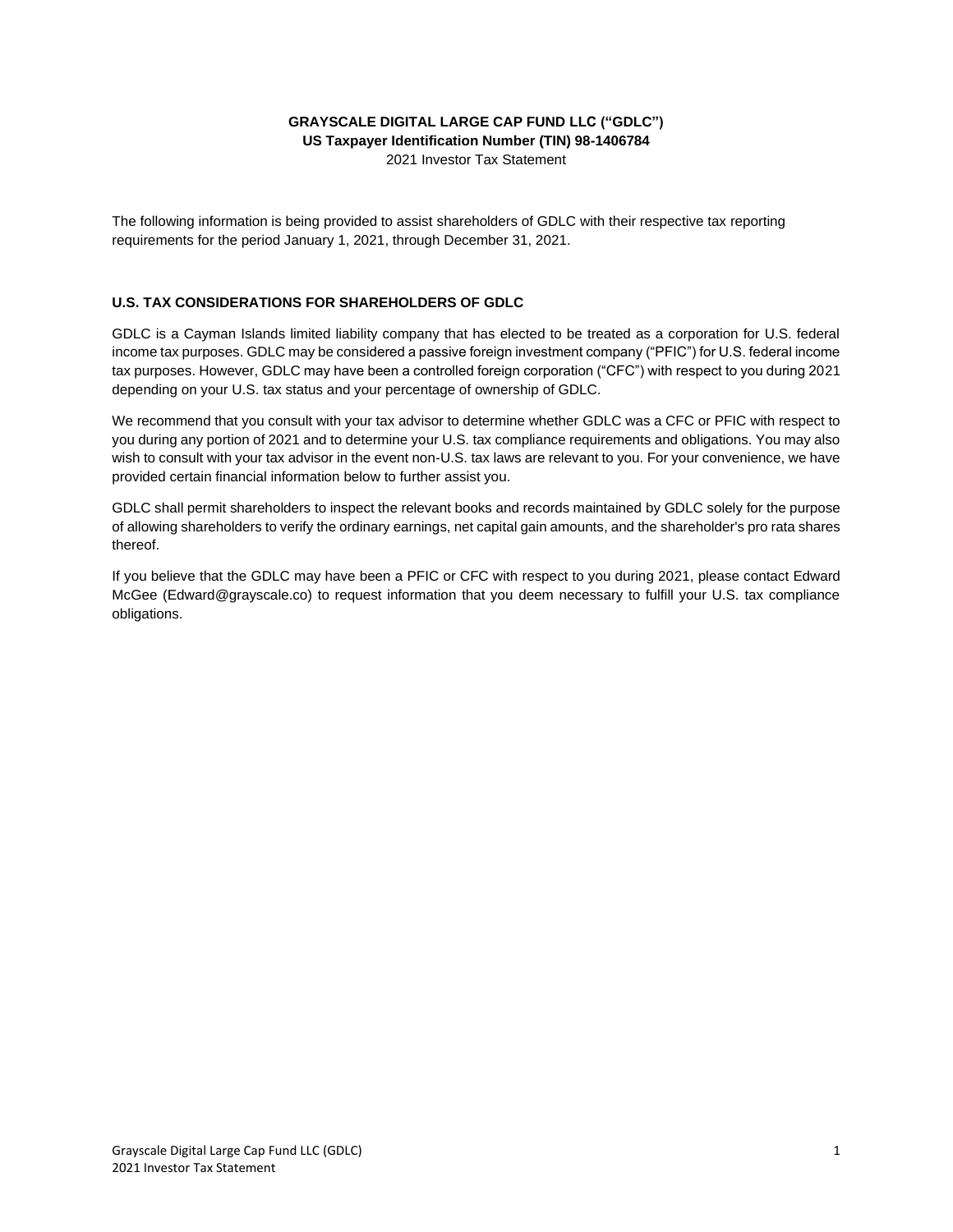## **OUTSTANDING SHARE INFORMATION FOR 2021**

Please see below the total shares outstanding on each individual day throughout 2021. To determine your percentage of ownership of GDLC on any specific day, divide the total shares you own on that specific day by the total shares outstanding for that specific day. For example, if you owned 2,500 shares on 4/5/2021, your total ownership of GDLC on 4/5/2021 is 0.015811% (that is, 2,500 shares divided by 15,811,700 outstanding shares in the chart below on 4/5/2021).

| <b>Shares</b>        |             | <b>Shares</b> |                      | <b>Shares</b> |           |             | <b>Shares</b> |            |             |
|----------------------|-------------|---------------|----------------------|---------------|-----------|-------------|---------------|------------|-------------|
| Date                 | Outstanding | Date          | <b>Outstanding</b>   |               | Date      | Outstanding |               | Date       | Outstanding |
| 1/1/2021             | 15,392,800  |               | 4/1/2021 15,811,700  |               | 7/1/2021  | 15,837,800  |               | 10/1/2021  | 15,867,400  |
| 1/2/2021 15,392,800  |             |               | 4/2/2021 15,811,700  |               | 7/2/2021  | 15,837,800  |               | 10/2/2021  | 15,867,400  |
| 1/3/2021 15,392,800  |             |               | 4/3/2021 15,811,700  |               | 7/3/2021  | 15,837,800  |               | 10/3/2021  | 15,867,400  |
| 1/4/2021 15,392,800  |             |               | 4/4/2021 15,811,700  |               | 7/4/2021  | 15,837,800  |               | 10/4/2021  | 15,867,400  |
| 1/5/2021 15,392,800  |             |               | 4/5/2021 15,811,700  |               | 7/5/2021  | 15,837,800  |               | 10/5/2021  | 15,867,400  |
| 1/6/2021 15,392,800  |             |               | 4/6/2021 15,811,700  |               | 7/6/2021  | 15,837,800  |               | 10/6/2021  | 15,867,400  |
| 1/7/2021 15,392,800  |             |               | 4/7/2021 15,811,700  |               | 7/7/2021  | 15,837,800  |               | 10/7/2021  | 15,867,400  |
| 1/8/2021 15,392,800  |             |               | 4/8/2021 15,811,700  |               | 7/8/2021  | 15,837,800  |               | 10/8/2021  | 15,867,400  |
| 1/9/2021 15,392,800  |             |               | 4/9/2021 15,811,700  |               | 7/9/2021  | 15,837,800  |               | 10/9/2021  | 15,867,400  |
| 1/10/2021 15,392,800 |             |               | 4/10/2021 15,811,700 |               | 7/10/2021 | 15,837,800  |               | 10/10/2021 | 15,867,400  |
| 1/11/2021 15,392,800 |             |               | 4/11/2021 15,811,700 |               | 7/11/2021 | 15,837,800  |               | 10/11/2021 | 15,867,400  |
| 1/12/2021 15,392,800 |             |               | 4/12/2021 15,811,700 |               | 7/12/2021 | 15,837,800  |               | 10/12/2021 | 15,867,400  |
| 1/13/2021 15,392,800 |             |               | 4/13/2021 15,811,700 |               | 7/13/2021 | 15,837,800  |               | 10/13/2021 | 15,867,400  |
| 1/14/2021 15,423,000 |             |               | 4/14/2021 15,811,700 |               | 7/14/2021 | 15,837,800  |               | 10/14/2021 | 15,867,400  |
| 1/15/2021 15,423,000 |             |               | 4/15/2021 15,813,100 |               | 7/15/2021 | 15,837,800  |               | 10/15/2021 | 15,867,400  |
| 1/16/2021 15,448,700 |             |               | 4/16/2021 15,813,100 |               | 7/16/2021 | 15,837,800  |               | 10/16/2021 | 15,867,400  |
| 1/17/2021 15,448,700 |             |               | 4/17/2021 15,813,100 |               | 7/17/2021 | 15,837,800  |               | 10/17/2021 | 15,867,400  |
| 1/18/2021 15,448,700 |             |               | 4/18/2021 15,813,100 |               | 7/18/2021 | 15,837,800  |               | 10/18/2021 | 15,867,400  |
| 1/19/2021 15,448,700 |             |               | 4/19/2021 15,813,100 |               | 7/19/2021 | 15,837,800  |               | 10/19/2021 | 15,867,400  |
| 1/20/2021 15,455,600 |             |               | 4/20/2021 15,814,600 |               | 7/20/2021 | 15,837,800  |               | 10/20/2021 | 15,867,400  |
| 1/21/2021 15,455,600 |             |               | 4/21/2021 15,814,600 |               | 7/21/2021 | 15,837,800  |               | 10/21/2021 | 15,867,400  |
| 1/22/2021 15,458,200 |             |               | 4/22/2021 15,814,600 |               | 7/22/2021 | 15,837,800  |               | 10/22/2021 | 15,867,400  |
| 1/23/2021 15,498,700 |             |               | 4/23/2021 15,817,600 |               | 7/23/2021 | 15,837,800  |               | 10/23/2021 | 15,867,400  |
| 1/24/2021 15,498,700 |             |               | 4/24/2021 15,817,600 |               | 7/24/2021 | 15,837,800  |               | 10/24/2021 | 15,867,400  |
| 1/25/2021 15,498,700 |             |               | 4/25/2021 15,817,600 |               | 7/25/2021 | 15,837,800  |               | 10/25/2021 | 15,867,400  |
| 1/26/2021 15,501,200 |             |               | 4/26/2021 15,817,600 |               | 7/26/2021 | 15,837,800  |               | 10/26/2021 | 15,867,400  |
| 1/27/2021 15,511,600 |             |               | 4/27/2021 15,817,600 |               | 7/27/2021 | 15,837,800  |               | 10/27/2021 | 15,867,400  |
| 1/28/2021 15,522,300 |             |               | 4/28/2021 15,817,600 |               | 7/28/2021 | 15,837,800  |               | 10/28/2021 | 15,867,400  |
| 1/29/2021 15,522,300 |             |               | 4/29/2021 15,817,600 |               | 7/29/2021 | 15,837,800  |               | 10/29/2021 | 15,867,400  |
| 1/30/2021 15,533,000 |             |               | 4/30/2021 15,817,600 |               | 7/30/2021 | 15,837,800  |               | 10/30/2021 | 15,867,400  |
| 1/31/2021 15,533,000 |             |               | 5/1/2021 15,817,600  |               | 7/31/2021 | 15,837,800  |               | 10/31/2021 | 15,867,400  |
| 2/1/2021 15,533,000  |             |               | 5/2/2021 15,817,600  |               | 8/1/2021  | 15,837,800  |               | 11/1/2021  | 15,867,400  |
| 2/2/2021 15,533,000  |             |               | 5/3/2021 15,817,600  |               | 8/2/2021  | 15,837,800  |               | 11/2/2021  | 15,867,400  |
| 2/3/2021 15,536,900  |             |               | 5/4/2021 15,819,700  |               | 8/3/2021  | 15,837,800  |               | 11/3/2021  | 15,867,400  |
| 2/4/2021 15,539,200  |             |               | 5/5/2021 15,819,700  |               | 8/4/2021  | 15,837,800  |               | 11/4/2021  | 15,867,400  |
| 2/5/2021 15.539.200  |             |               | 5/6/2021 15,821,800  |               | 8/5/2021  | 15,837,800  |               | 11/5/2021  | 15,867,400  |
| 2/6/2021 15,541,400  |             |               | 5/7/2021 15,824,500  |               | 8/6/2021  | 15,837,800  |               | 11/6/2021  | 15,867,400  |
| 2/7/2021 15,541,400  |             |               | 5/8/2021 15,824,500  |               | 8/7/2021  | 15,839,700  |               | 11/7/2021  | 15,867,400  |
| 2/8/2021 15,541,400  |             |               | 5/9/2021 15,824,500  |               | 8/8/2021  | 15,839,700  |               | 11/8/2021  | 15,867,400  |
| 2/9/2021 15,596,800  |             |               | 5/10/2021 15,824,500 |               | 8/9/2021  | 15,839,700  |               | 11/9/2021  | 15,867,400  |
| 2/10/2021 15,615,000 |             |               | 5/11/2021 15,824,500 |               | 8/10/2021 | 15,844,800  |               | 11/10/2021 | 15,867,400  |
| 2/11/2021 15,615,000 |             |               | 5/12/2021 15,824,500 |               | 8/11/2021 | 15,844,800  |               | 11/11/2021 | 15,867,400  |
| 2/12/2021 15,615,000 |             |               | 5/13/2021 15,824,500 |               | 8/12/2021 | 15,848,100  |               | 11/12/2021 | 15,867,400  |
| 2/13/2021 15,809,900 |             |               | 5/14/2021 15,824,500 |               | 8/13/2021 | 15,848,100  |               | 11/13/2021 | 15,867,400  |
| 2/14/2021 15,809,900 |             |               | 5/15/2021 15,824,500 |               | 8/14/2021 | 15,848,100  |               | 11/14/2021 | 15,867,400  |
| 2/15/2021 15,809,900 |             |               | 5/16/2021 15,824,500 |               | 8/15/2021 | 15,848,100  |               | 11/15/2021 | 15,867,400  |
| 2/16/2021 15,809,900 |             |               | 5/17/2021 15,824,500 |               | 8/16/2021 | 15,848,100  |               | 11/16/2021 | 15,867,400  |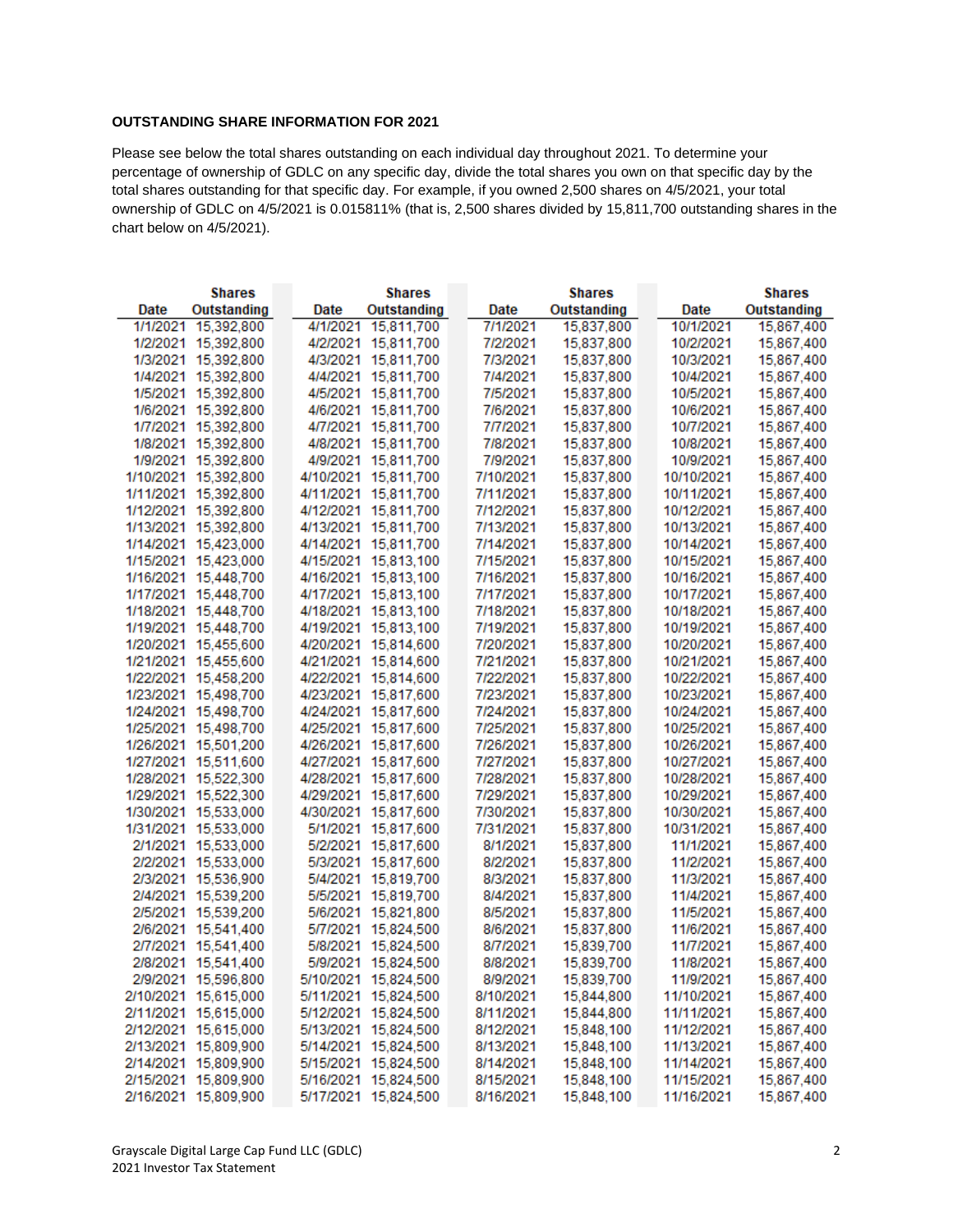| <b>Shares</b> |                      | <b>Shares</b> |                      | <b>Shares</b> |  |             | <b>Shares</b> |            |             |
|---------------|----------------------|---------------|----------------------|---------------|--|-------------|---------------|------------|-------------|
| Date          | Outstanding          | Date          | Outstanding          | Date          |  | Outstanding |               | Date       | Outstanding |
| 2/17/2021     | 15,811,700           | 5/18/2021     | 15,827,700           | 8/17/2021     |  | 15,848,100  |               | 11/17/2021 | 15,867,400  |
|               | 2/18/2021 15,811,700 |               | 5/19/2021 15,827,700 | 8/18/2021     |  | 15,848,100  |               | 11/18/2021 | 15,867,400  |
|               | 2/19/2021 15,811,700 |               | 5/20/2021 15,827,700 | 8/19/2021     |  | 15,848,100  |               | 11/19/2021 | 15,867,400  |
|               | 2/20/2021 15,811,700 |               | 5/21/2021 15,827,700 | 8/20/2021     |  | 15,848,100  |               | 11/20/2021 | 15,867,400  |
|               | 2/21/2021 15,811,700 |               | 5/22/2021 15,827,700 | 8/21/2021     |  | 15,848,100  |               | 11/21/2021 | 15,867,400  |
| 2/22/2021     | 15,811,700           |               | 5/23/2021 15,827,700 | 8/22/2021     |  | 15,848,100  |               | 11/22/2021 | 15,867,400  |
|               | 2/23/2021 15,811,700 |               | 5/24/2021 15,827,700 | 8/23/2021     |  | 15,848,100  |               | 11/23/2021 | 15,867,400  |
|               | 2/24/2021 15,811,700 |               | 5/25/2021 15,827,700 | 8/24/2021     |  | 15,848,100  |               | 11/24/2021 | 15,867,400  |
|               | 2/25/2021 15,811,700 |               | 5/26/2021 15,827,700 | 8/25/2021     |  | 15,848,100  |               | 11/25/2021 | 15,867,400  |
|               | 2/26/2021 15,811,700 |               | 5/27/2021 15,827,700 | 8/26/2021     |  | 15,854,300  |               | 11/26/2021 | 15,867,400  |
|               | 2/27/2021 15,811,700 |               | 5/28/2021 15,827,700 | 8/27/2021     |  | 15,854,300  |               | 11/27/2021 | 15,867,400  |
|               | 2/28/2021 15,811,700 |               | 5/29/2021 15,827,700 | 8/28/2021     |  | 15,854,300  |               | 11/28/2021 | 15,867,400  |
|               | 3/1/2021 15,811,700  |               | 5/30/2021 15,827,700 | 8/29/2021     |  | 15,854,300  |               | 11/29/2021 | 15,867,400  |
|               | 3/2/2021 15,811,700  |               | 5/31/2021 15,827,700 | 8/30/2021     |  | 15,854,300  |               | 11/30/2021 | 15,867,400  |
|               | 3/3/2021 15,811,700  |               | 6/1/2021 15,827,700  | 8/31/2021     |  | 15,854,300  |               | 12/1/2021  | 15,867,400  |
|               | 3/4/2021 15,811,700  |               | 6/2/2021 15,827,700  | 9/1/2021      |  | 15,854,300  |               | 12/2/2021  | 15,867,400  |
|               | 3/5/2021 15,811,700  |               | 6/3/2021 15,827,700  | 9/2/2021      |  | 15,854,300  |               | 12/3/2021  | 15,867,400  |
|               | 3/6/2021 15,811,700  |               | 6/4/2021 15,827,700  | 9/3/2021      |  | 15,854,300  |               | 12/4/2021  | 15,867,400  |
|               | 3/7/2021 15,811,700  |               | 6/5/2021 15,827,700  | 9/4/2021      |  | 15,854,300  |               | 12/5/2021  | 15,867,400  |
|               | 3/8/2021 15,811,700  |               | 6/6/2021 15,827,700  | 9/5/2021      |  | 15,854,300  |               | 12/6/2021  | 15,867,400  |
|               | 3/9/2021 15,811,700  |               | 6/7/2021 15,827,700  | 9/6/2021      |  | 15,854,300  |               | 12/7/2021  | 15,867,400  |
|               | 3/10/2021 15,811,700 |               | 6/8/2021 15,827,700  | 9/7/2021      |  | 15,854,300  |               | 12/8/2021  | 15,867,400  |
|               | 3/11/2021 15,811,700 |               | 6/9/2021 15,829,900  | 9/8/2021      |  | 15,854,300  |               | 12/9/2021  | 15,867,400  |
|               | 3/12/2021 15,811,700 |               | 6/10/2021 15,829,900 | 9/9/2021      |  | 15,854,300  |               | 12/10/2021 | 15,867,400  |
| 3/13/2021     | 15,811,700           |               | 6/11/2021 15,835,900 | 9/10/2021     |  | 15,854,300  |               | 12/11/2021 | 15,867,400  |
|               | 3/14/2021 15,811,700 |               | 6/12/2021 15,835,900 | 9/11/2021     |  | 15,859,000  |               | 12/12/2021 | 15,867,400  |
|               | 3/15/2021 15,811,700 |               | 6/13/2021 15,835,900 | 9/12/2021     |  | 15,859,000  |               | 12/13/2021 | 15,867,400  |
|               | 3/16/2021 15,811,700 |               | 6/14/2021 15,835,900 | 9/13/2021     |  | 15,859,000  |               | 12/14/2021 | 15,867,400  |
|               | 3/17/2021 15,811,700 |               | 6/15/2021 15,837,800 | 9/14/2021     |  | 15,859,000  |               | 12/15/2021 | 15,867,400  |
|               | 3/18/2021 15,811,700 |               | 6/16/2021 15,837,800 | 9/15/2021     |  | 15,862,200  |               | 12/16/2021 | 15,867,400  |
|               | 3/19/2021 15,811,700 |               | 6/17/2021 15,837,800 | 9/16/2021     |  | 15,864,400  |               | 12/17/2021 | 15,867,400  |
|               | 3/20/2021 15,811,700 |               | 6/18/2021 15.837.800 | 9/17/2021     |  | 15,867,400  |               | 12/18/2021 | 15,867,400  |
|               | 3/21/2021 15,811,700 |               | 6/19/2021 15.837.800 | 9/18/2021     |  | 15,867,400  |               | 12/19/2021 | 15,867,400  |
|               | 3/22/2021 15,811,700 |               | 6/20/2021 15,837,800 | 9/19/2021     |  | 15,867,400  |               | 12/20/2021 | 15,867,400  |
|               | 3/23/2021 15,811,700 |               | 6/21/2021 15,837,800 | 9/20/2021     |  | 15,867,400  |               | 12/21/2021 | 15,867,400  |
|               | 3/24/2021 15,811,700 |               | 6/22/2021 15,837,800 | 9/21/2021     |  | 15,867,400  |               | 12/22/2021 | 15,867,400  |
| 3/25/2021     | 15,811,700           |               | 6/23/2021 15,837,800 | 9/22/2021     |  | 15,867,400  |               | 12/23/2021 | 15,867,400  |
|               | 3/26/2021 15,811,700 |               | 6/24/2021 15,837,800 | 9/23/2021     |  | 15,867,400  |               | 12/24/2021 | 15,867,400  |
|               | 3/27/2021 15,811,700 |               | 6/25/2021 15,837,800 | 9/24/2021     |  | 15,867,400  |               | 12/25/2021 | 15,867,400  |
|               | 3/28/2021 15.811.700 |               | 6/26/2021 15.837.800 | 9/25/2021     |  | 15,867,400  |               | 12/26/2021 | 15,867,400  |
|               | 3/29/2021 15,811,700 |               | 6/27/2021 15,837,800 | 9/26/2021     |  | 15,867,400  |               | 12/27/2021 | 15,867,400  |
|               | 3/30/2021 15,811,700 |               | 6/28/2021 15,837,800 | 9/27/2021     |  | 15,867,400  |               | 12/28/2021 | 15,867,400  |
|               | 3/31/2021 15,811,700 |               | 6/29/2021 15,837,800 | 9/28/2021     |  | 15,867,400  |               | 12/29/2021 | 15,867,400  |
|               |                      |               | 6/30/2021 15,837,800 | 9/29/2021     |  | 15,867,400  |               | 12/30/2021 | 15,867,400  |
|               |                      |               |                      | 9/30/2021     |  | 15,867,400  |               | 12/31/2021 | 15,867,400  |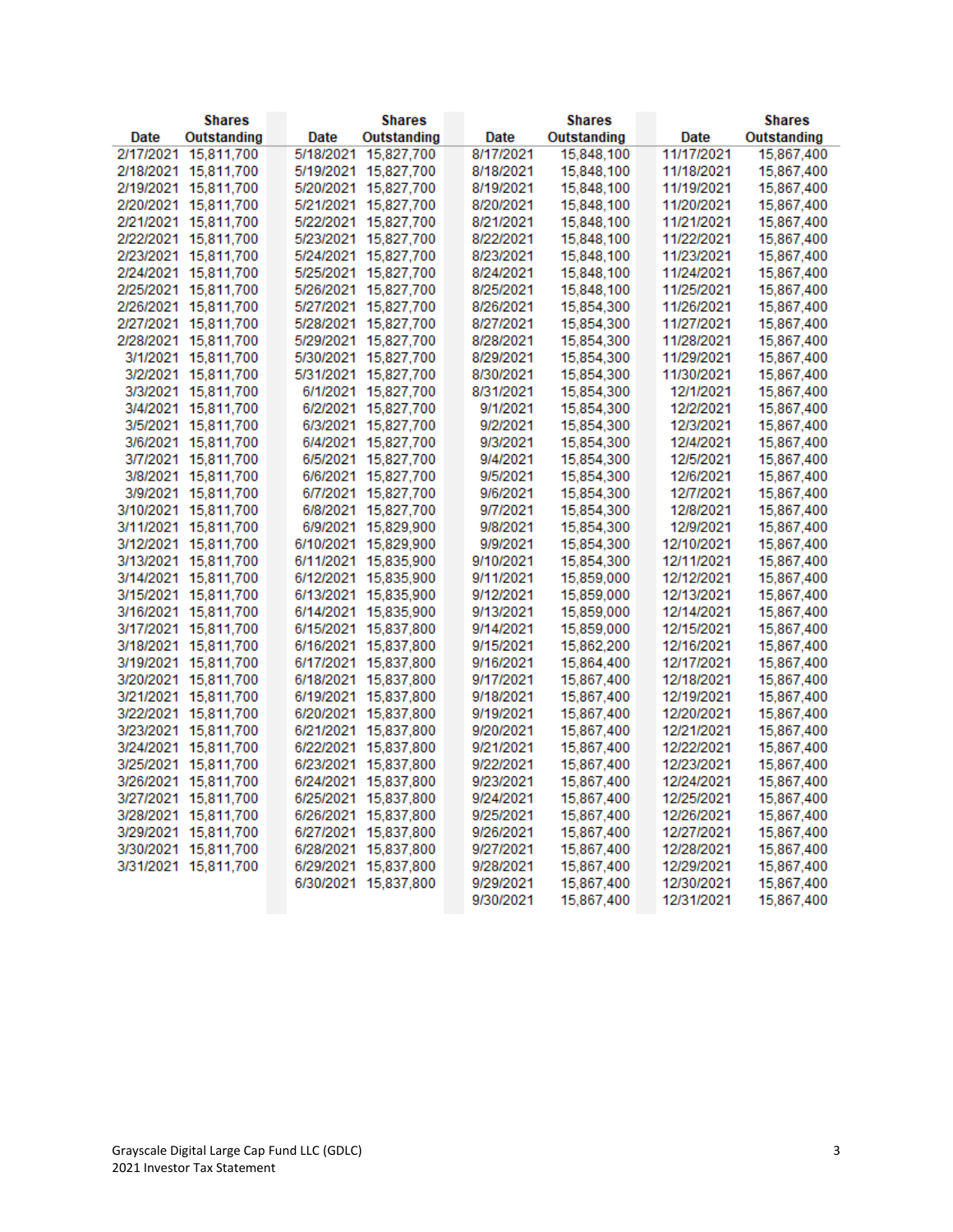## **2021 FINANCIAL INFORMATION FOR GDLC (all amounts in US dollar \$)**

GDLC's total net income/(loss) for the year due to withdrawing assets for purposes of investment expenses (related to the manager's fee) and rebalances (which took place periodically in accordance with the rebalance methodology) is a net gain of \$42,086,559.86. GDLC used proceeds to pay such manager's fee in the amount of \$(12,166,882.68). As a result of the investment expenses, GDLC did not have earnings and profits in excess of its net capital gain for the taxable year. Please see below details as well as dates for such withdrawal events.

| Net income/earnings and profits:            | \$29,919,677.18 |
|---------------------------------------------|-----------------|
| Total expenses:                             | \$12,166,882.68 |
| Net gain/(loss) – holding more than 1 year: | \$42,284,384.55 |
| Net gain/(loss) – holding 1 year or less:   | \$(197,824.69)  |

Distribution: NONE

| Withdrawal Date - 1/03/2021               |     |                 |
|-------------------------------------------|-----|-----------------|
| <b>Proceeds</b>                           | \$  | 778.93          |
| <b>Cost Basis</b>                         | \$  | 3,294.28        |
| Gain/(Loss)                               | Ś   | (2.515.35)      |
| <b>Manager's Fee (Paid with Proceeds)</b> | \$  | (778.93         |
| Withdrawal Date - 1/04/2021               |     |                 |
| <b>Proceeds</b>                           |     | \$ 3.874.469.28 |
| <b>Cost Basis</b>                         |     | \$ 5,308,270.97 |
| Gain/(Loss)                               |     | (1.433.801.69)  |
| <b>Manager's Fee (Paid with Proceeds)</b> | \$. |                 |
| Withdrawal Date - 1/31/2021               |     |                 |
| <b>Proceeds</b>                           | \$  | 647,401.17      |
| <b>Cost Basis</b>                         | \$  | 246,266.09      |
| Gain/(Loss)                               | \$  | 401.135.08      |
| <b>Manager's Fee (Paid with Proceeds)</b> | \$  | (647, 401.17)   |
| Withdrawal Date - 2/28/2021               |     |                 |
| <b>Proceeds</b>                           | \$. | 777,824.36      |
| <b>Cost Basis</b>                         | \$  | 193,492.68      |
| Gain/(Loss)                               |     | 584,331.68      |
| <b>Manager's Fee (Paid with Proceeds)</b> | \$  | (777, 824.36)   |
| Withdrawal Date - 3/17/2021               |     |                 |
| <b>Proceeds</b>                           | \$  | 539,319.31      |
| <b>Cost Basis</b>                         | \$  | 104,205.80      |
| Gain/(Loss)                               | Ś   | 435,113.51      |
| <b>Manager's Fee (Paid with Proceeds)</b> | \$  | (539, 319.31)   |
| Withdrawal Date - 3/31/2021               |     |                 |
| <b>Proceeds</b>                           | \$  | 583,540.95      |
| <b>Cost Basis</b>                         | \$  | 111,034.91      |
| Gain/(Loss)                               | \$  | 472.506.04      |
| <b>Manager's Fee (Paid with Proceeds)</b> | \$  | (583, 540.95)   |

| Withdrawal Date - 7/26/2021               |    |               |
|-------------------------------------------|----|---------------|
| <b>Proceeds</b>                           | \$ | 414,792.05    |
| <b>Cost Basis</b>                         | \$ | 121,553.83    |
| Gain/(Loss)                               | \$ | 293,238.22    |
|                                           |    |               |
| <b>Manager's Fee (Paid with Proceeds)</b> | \$ | (414,792.05)  |
|                                           |    |               |
| Withdrawal Date - 7/31/2021               |    |               |
| <b>Proceeds</b>                           | \$ | 462,146.42    |
| <b>Cost Basis</b>                         | \$ | 127,295.38    |
| Gain/(Loss)                               |    | 334,851.04    |
| <b>Manager's Fee (Paid with Proceeds)</b> | \$ | (462,146.42   |
|                                           |    |               |
| Withdrawal Date - 8/18/2021               |    |               |
| Proceeds                                  | \$ | 494,514.37    |
| <b>Cost Basis</b>                         | \$ | 118,731.41    |
| Gain/(Loss)                               |    | 375,782.96    |
|                                           |    |               |
| <b>Manager's Fee (Paid with Proceeds)</b> | \$ | (494,514.37   |
|                                           |    |               |
| Withdrawal Date - 8/31/2021               |    |               |
| <b>Proceeds</b>                           | \$ | 572,268.17    |
| <b>Cost Basis</b>                         | \$ | 126,580.86    |
| Gain/(Loss)                               | ፍ  | 445,687.31    |
|                                           |    |               |
| <b>Manager's Fee (Paid with Proceeds)</b> | \$ | (572, 268.17) |
| Withdrawal Date - 9/16/2021               |    |               |
| Proceeds                                  | \$ | 540,099.44    |
| <b>Cost Basis</b>                         | \$ | 118,395.98    |
| Gain/(Loss)                               |    | 421,703.46    |
|                                           |    |               |
| <b>Manager's Fee (Paid with Proceeds)</b> | S  | (540, 099.44) |
|                                           |    |               |
| Withdrawal Date - 09/30/2021              |    |               |
| Proceeds                                  | \$ | 480,417.35    |
| <b>Cost Basis</b>                         | \$ | 117,763.70    |
| Gain/(Loss)                               | Ś  | 362,653.65    |
|                                           |    |               |
| <b>Manager's Fee (Paid with Proceeds)</b> | \$ | (480, 417.35) |